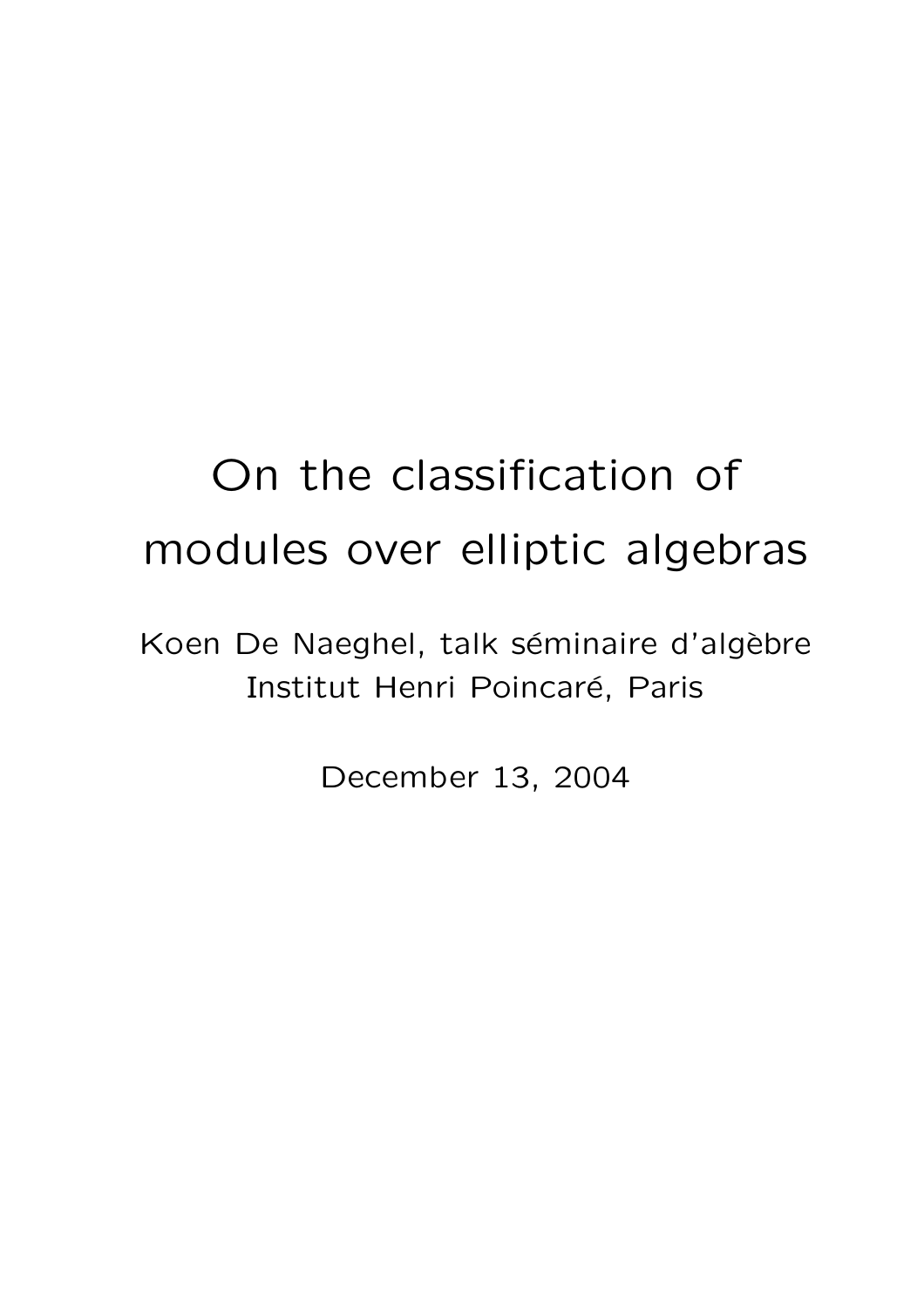Based on joint work with Michel Van den Bergh. Part of this research is unfinished.

- 1. Motivation
- 2. Some preliminaries on noncommutative planes
- 3. Moduli spaces for gk-2 modules
- 4. Hilbert series of gk-2 modules
- 5. Presentation up to gk-1 modules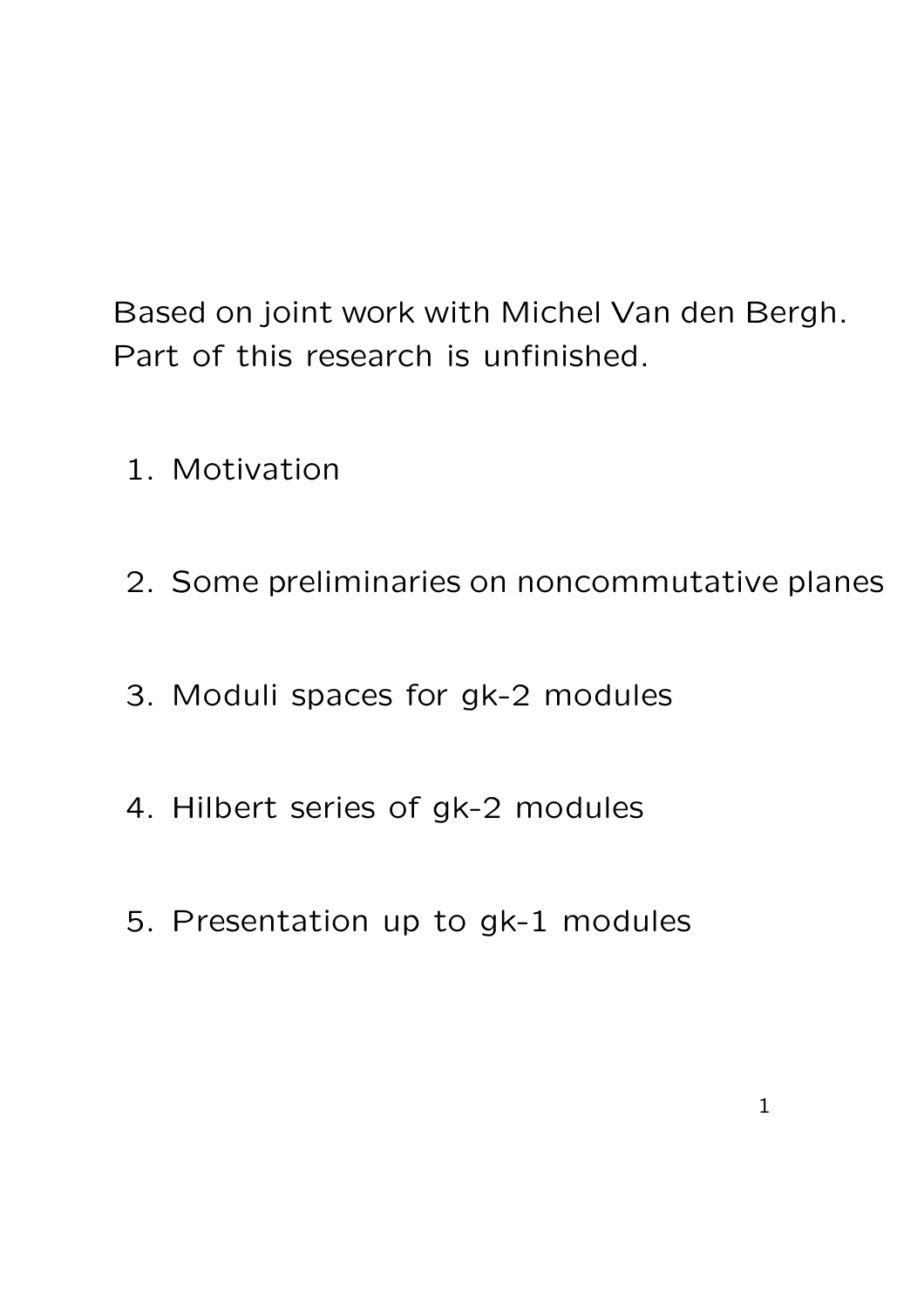## 1. Motivation

• First Weyl algebra

$$
A_1 = \mathbb{C}\langle x, y \rangle / (yx - xy - 1)
$$

Cannings and Holland, Wilson:

$$
\mathcal{R} = {\text{ right } A_1\text{-ideals}} / \underline{\cong} \longleftrightarrow \coprod_n C_n
$$
\nwhere

\n
$$
C_n = \{X, Y \in M_n(\mathbb{C}) \mid \text{rk}(YX - XY - \text{id}) = 1\} / \text{Gl}_n(\mathbb{C})
$$
\nis the *n*-th Calogero-Moser space

• Berest and Wilson gave a new proof using noncommutative algebraic geometry: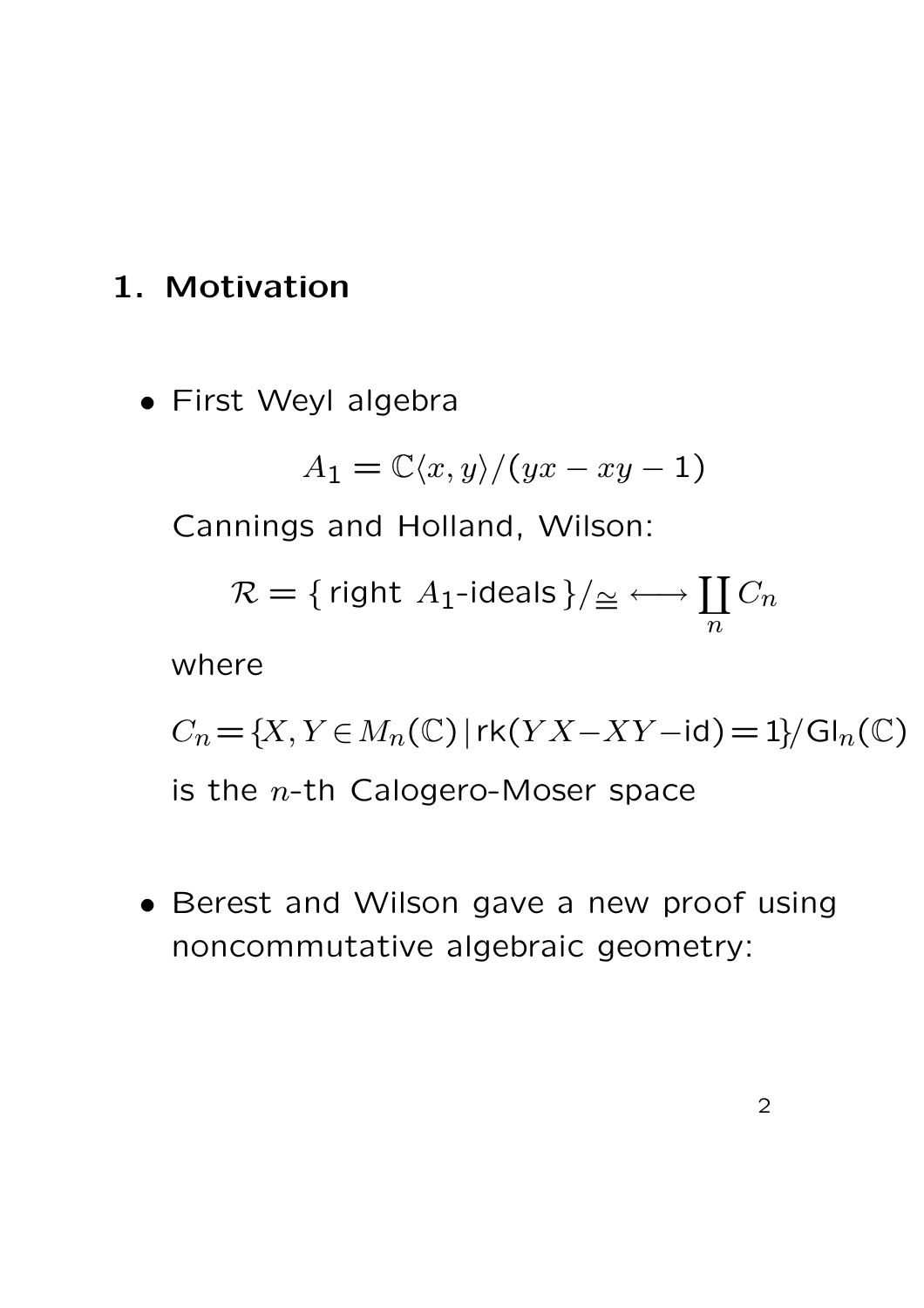$$
A_1 = H/(z - 1)
$$
\n
$$
H = \mathbb{C}\langle x, y, z \rangle
$$
\nwhere  $yx - xy = z^2$   
\n $zx = xz$ ,  $zy = yz$   
\n
$$
\begin{array}{c}\n\bigcup_{x,y,z \in \mathbb{C}^2} [x, y, z] \quad \text{for } z \neq 0 \\
\text{Coh } \mathbb{P}_q^2 = H\text{-modules} \\
\text{up to finite length}\n\end{array}
$$



H-modules of rank one

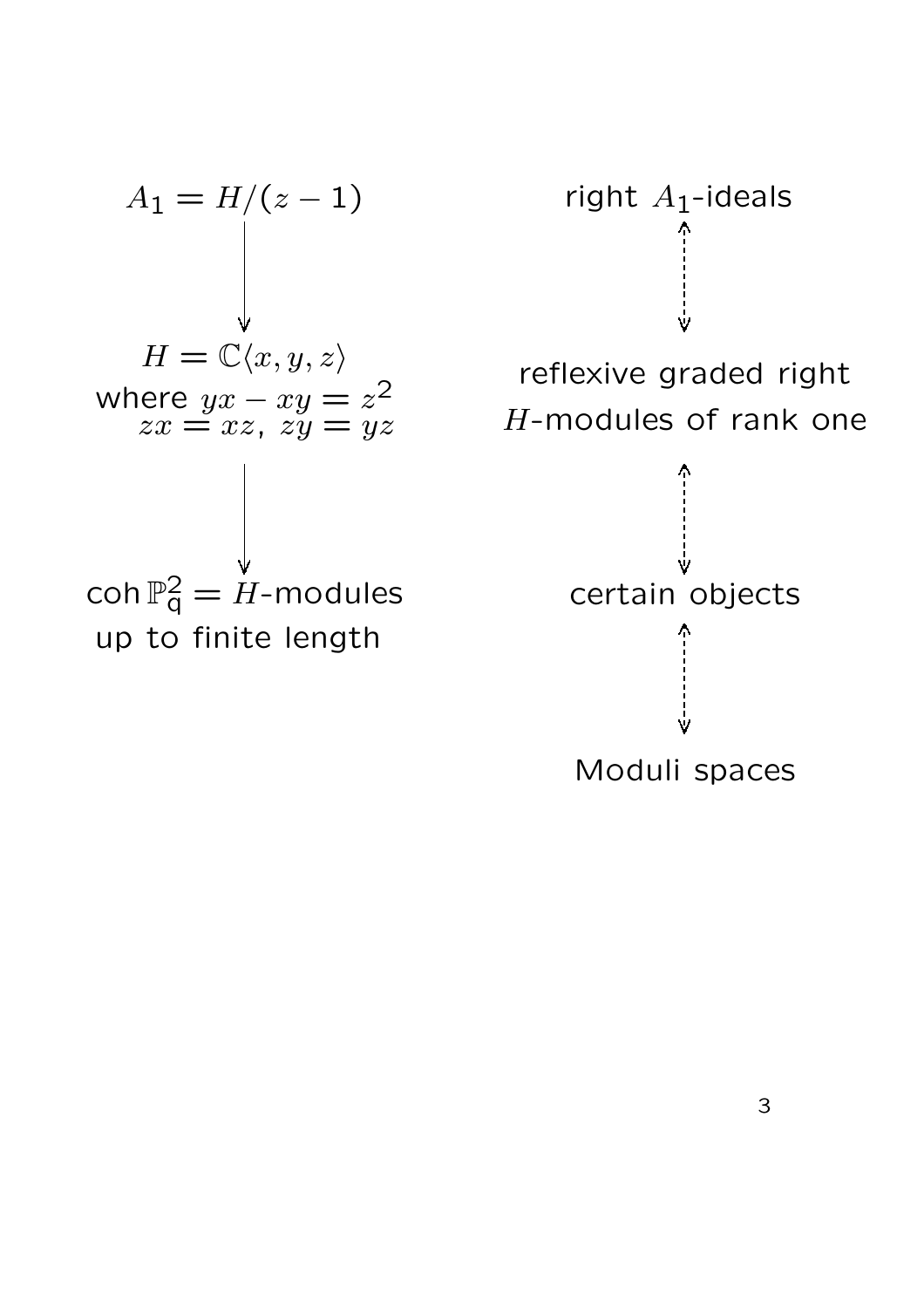Due to a Theorem of Bondal:

$$
\mathsf{RHom}_{\mathbb{P}^2_q}(\mathcal{E},-)
$$
\n
$$
\mathsf{D}^b(\mathsf{coh}\,\mathbb{P}^2_q) \underset{-\otimes_\Delta\mathcal{E}}{\overset{\mathsf{RHom}_{\mathbb{P}^2_q}(\mathcal{E},-)}} \mathsf{D}^b(\mathsf{mod}\,\Delta)
$$

where  $\mathcal{E} = \mathcal{O}(2) \oplus \mathcal{O}(1) \oplus \mathcal{O}$  and  $\Delta$  is the quiver

$$
\begin{array}{ccc}\n & X_0 & X_1 \\
 & \searrow & \\
 & Y_0 & \\
 & Z_0 & \\
 & \xrightarrow{Z_1} & \\
 & \xrightarrow{Z_1} & \\
 & \xrightarrow{Z_2} & \\
 & \xrightarrow{Z_3} & \\
 & \xrightarrow{Z_4} & \\
 & \xrightarrow{Z_5} & \\
 & \xrightarrow{Z_6} & \\
 & \xrightarrow{Z_7} & \\
 & \xrightarrow{Z_8} & \\
 & \xrightarrow{Z_9} & \\
 & \xrightarrow{Z_1} & \\
 & \xrightarrow{Z_1} & \\
 & \xrightarrow{Z_1} & \\
 & \xrightarrow{Z_2} & \\
 & \xrightarrow{Z_3} & \\
 & \xrightarrow{Z_4} & \\
 & \xrightarrow{Z_5} & \\
 & \xrightarrow{Z_6} & \\
 & \xrightarrow{Z_7} & \\
 & \xrightarrow{Z_8} & \\
 & \xrightarrow{Z_9} & \\
 & \xrightarrow{Z_9} & \\
 & \xrightarrow{Z_1} & \\
 & \xrightarrow{Z_1} & \\
 & \xrightarrow{Z_2} & \\
 & \xrightarrow{Z_3} & \\
 & \xrightarrow{Z_4} & \\
 & \xrightarrow{Z_5} & \\
 & \xrightarrow{Z_6} & \\
 & \xrightarrow{Z_7} & \\
 & \xrightarrow{Z_8} & \\
 & \xrightarrow{Z_9} & \\
 & \xrightarrow{Z_9} & \\
 & \xrightarrow{Z_1} & \\
 & \xrightarrow{Z_1} & \\
 & \xrightarrow{Z_1} & \\
 & \xrightarrow{Z_2} & \\
 & \xrightarrow{Z_3} & \\
 & \xrightarrow{Z_4} & \\
 & \xrightarrow{Z_5} & \\
 & \xrightarrow{Z_6} & \\
 & \xrightarrow{Z_7} & \\
 & \xrightarrow{Z_8} & \\
 & \xrightarrow{Z_9} & \\
 & \xrightarrow{Z_9} & \\
 & \xrightarrow{Z_9} & \\
 & \xrightarrow{Z_9} & \\
 & \xrightarrow{Z_9} & \\
 & \xrightarrow{Z_9} & \\
 & \xrightarrow{Z_9} & \\
 & \xrightarrow{Z_9} & \\
 & \xrightarrow{Z_9} & \\
 & \xrightarrow{Z_9} & \\
 & \xrightarrow{Z_9} & \\
 & \xrightarrow{Z_9} & \\
 & \xrightarrow{Z_9} & \\
 & \xrightarrow{Z_9} & \\
 & \xrightarrow{Z_9} & \\
 & \xrightarrow{Z_9} & \\
 & \xrightarrow{Z_9} & \\
 & \xrightarrow{Z_9} & \\
 & \xrightarrow{Z_9} & \\
 & \xrightarrow{Z_9} & \\
 & \xrightarrow{Z_9} & \\
 & \xrightarrow{Z_9} & \\
 & \xrightarrow{Z_9} &
$$

with the relations of  $\Delta$  reflecting the defining relations of  $H$ :

$$
\begin{cases}\nX_1 Z_0 = Z_1 X_0 \\
Y_1 Z_0 = Z_1 Y_0 \\
X_1 Y_0 - Y_1 X_0 = Z_1 Z_0\n\end{cases}
$$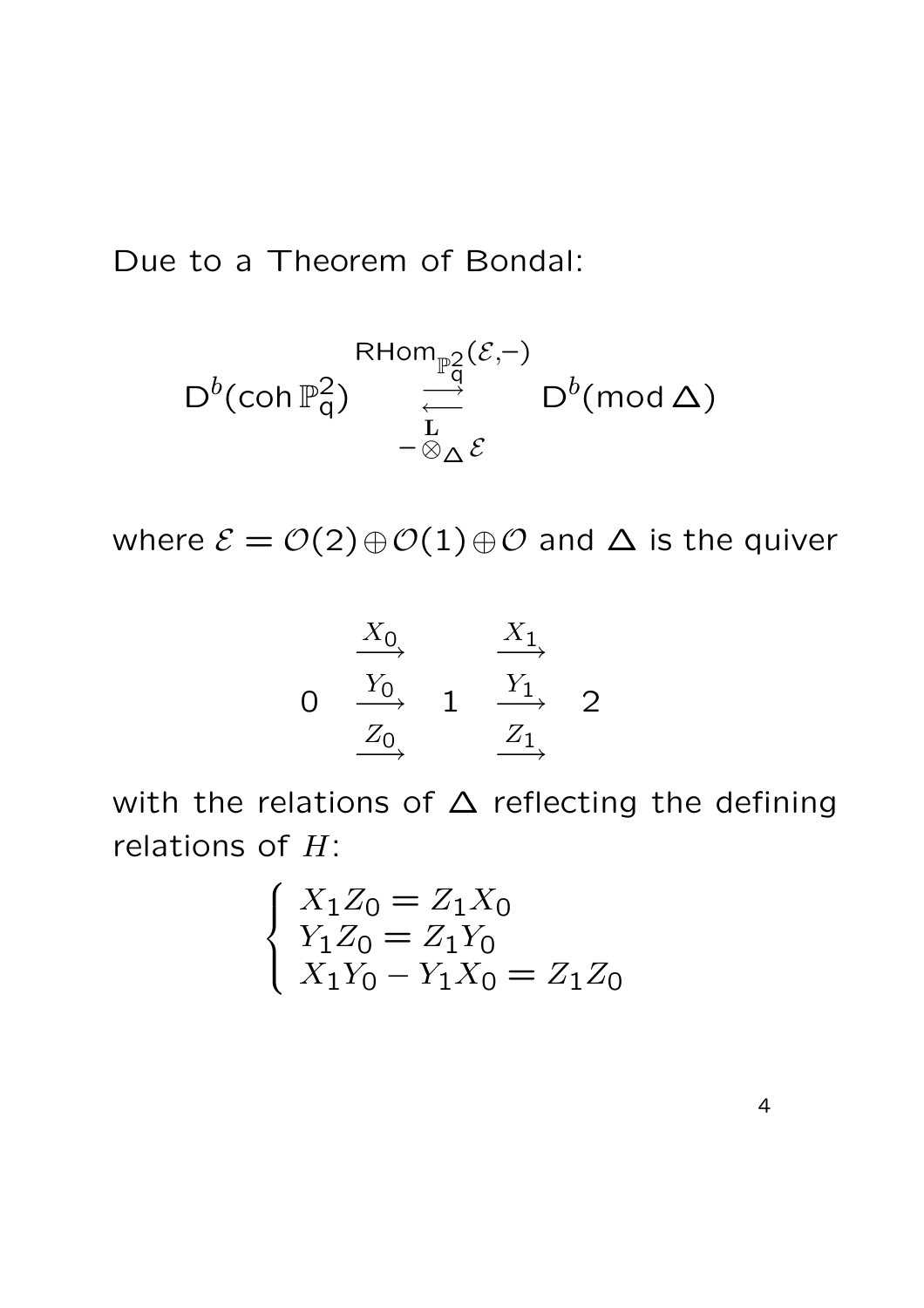Under this equivalence:

right  $A_1$ -ideal  $\longleftrightarrow M \in \text{mod } \Delta$ for which

$$
\underline{\dim} M = (n, n, n - 1) \text{ and}
$$

$$
\operatorname{Hom}_{\Delta}(M, p) = \operatorname{Hom}_{\Delta}(p, M) = 0 \,\forall p \in \mathbb{P}^1
$$

which is equivalent with

$$
\underline{\dim} M = (n, n, n - 1)
$$
 and  

$$
M(Z_0), M(Z_1)
$$
 are surjective

Using the relations of  $\Delta$ :

$$
\left(M(X_0)M(Z_0)^{-1}, M(Y_0)M(Z_0)^{-1}\right)
$$

defines point in  $n$ -th Calogero-Moser space  $C_n$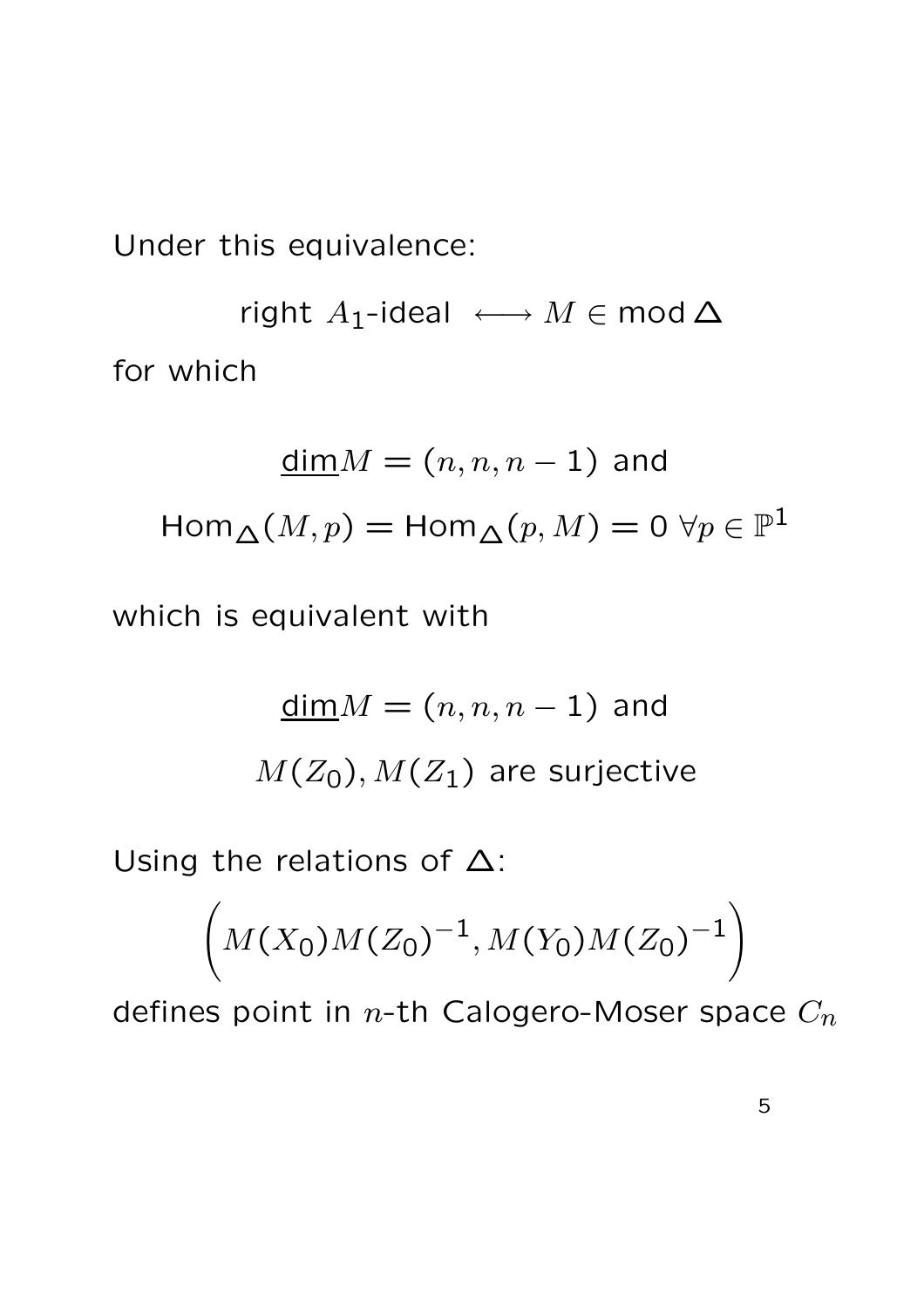• There are more algebras inducing a  $\mathbb{P}^2_q$  $\bar{\mathsf q}$ Interesting class:

> $A =$  Artin-Schelter regular algebra in three variables

are determined by geometric data  $(E, \sigma, \mathcal{L})$ . Set

 $\mathcal{R} = \{$  reflexive graded right A-modules of rank one  $\frac{1}{\equiv}$ , sh If E smooth and  $O(\sigma) = \infty$ :

 $M \in \mathcal{R} \longleftrightarrow M \in \mathsf{mod}\,\Delta$ 

for which

$$
\underline{\dim} M = (n, n, n-1)
$$
 and

 $\operatorname{Hom}_{\Lambda}(M,p) = \operatorname{Hom}_{\Lambda}(p,M) = 0 \,\forall p \in E$ 

More subtle to handle!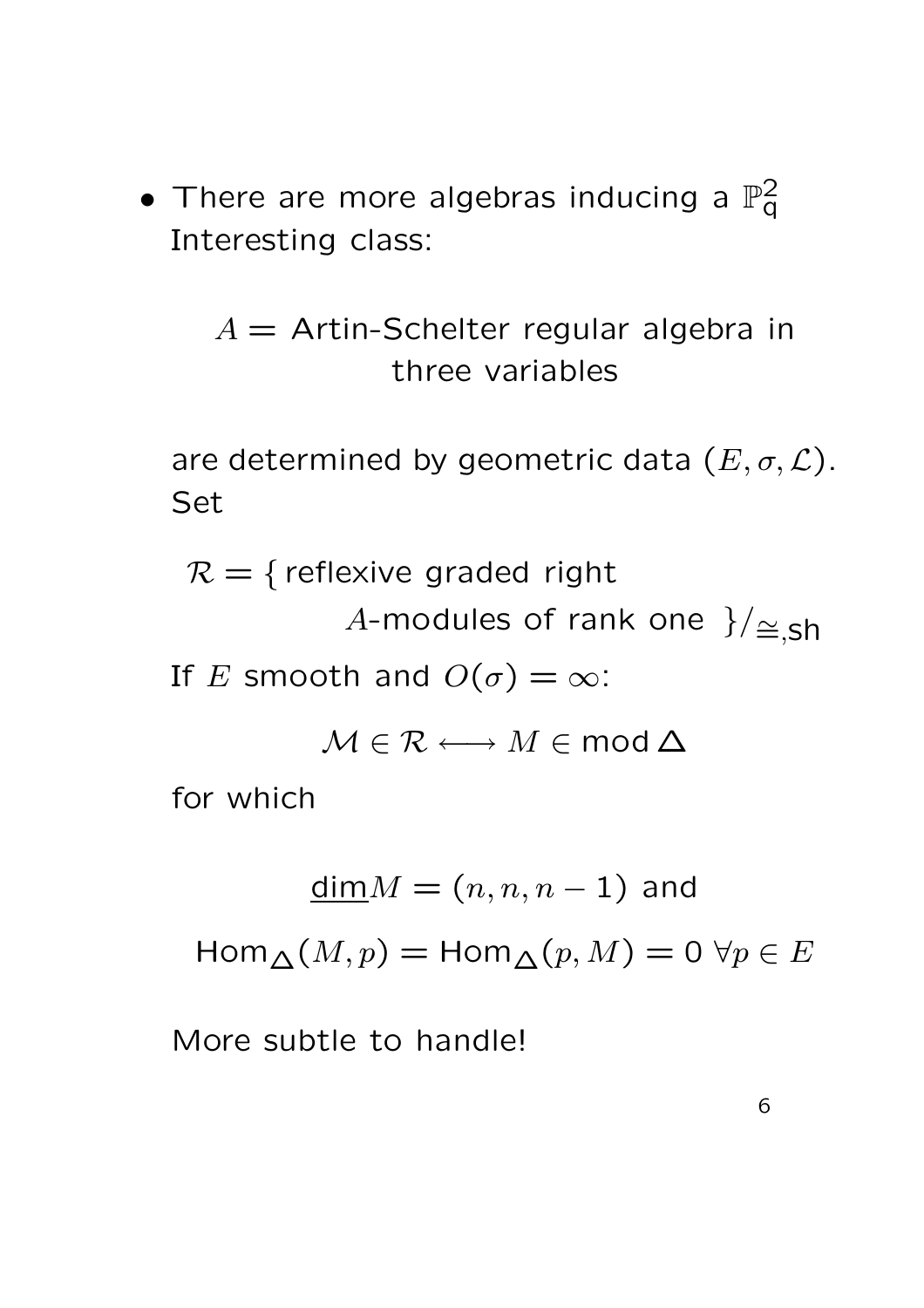In case  $A$  is a Sklyanin algebra i.e.

$$
Skl_3(a, b, c) = k\langle x, y, z \rangle / (f_1, f_2, f_3)
$$

where  $k$  algebraically closed field char. zero and

$$
\begin{cases}\nf_1 = ayz + bzy + cx^2 \\
f_2 = azx + bxz + cy^2 \\
f_3 = axy + byx + cz^2\n\end{cases}
$$

Then

$$
\mathcal{R} \longleftrightarrow \coprod_n D_n
$$

 $D_n$  smooth affine connected variety of dim  $2n$  $D_0 =$  point,  $D_1 = \mathbb{P}^2 \setminus E$ 

Remark: Nevins and Stafford: for any Artin-Schelter algebra, without affine part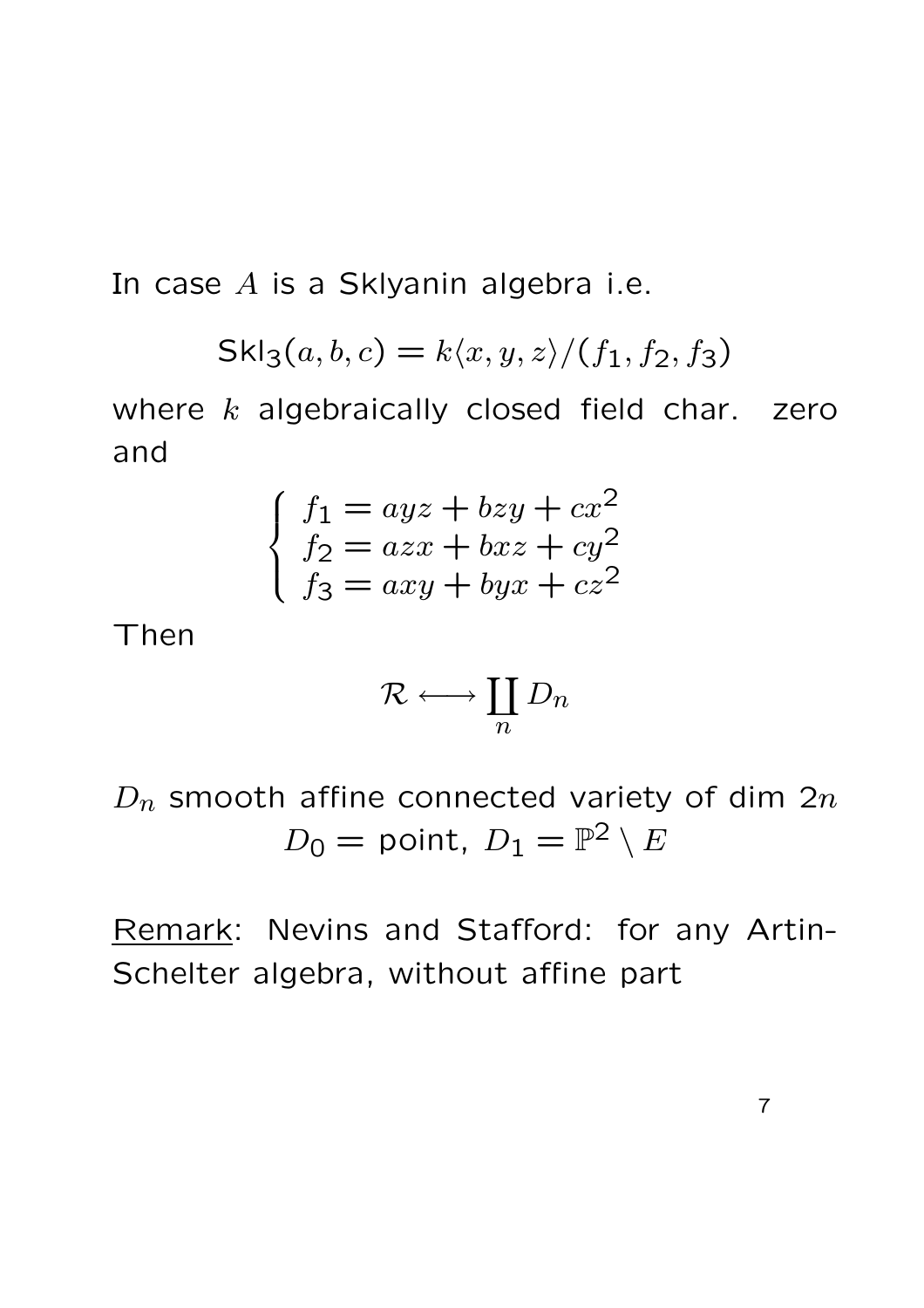• Consider (simple) modules over  $A_1$  of gkdimension one.

Determined by Block (1981):

 $B =$  localisation of  $A_1$  at  $k[y] \setminus \{0\}$  (PID) The simple  $A_1$ -modules are

 $A/(A \cap Bb)$  where  $b \in B$  irreducible (with technical condition on  $b$ ) and  $k[x]$  where  $y$  acts as  $y-\alpha=-\frac{d}{dx}$ ,  $\alpha\in\mathbb{C}$ 

Question: Is there a 'space' parameterizing these modules?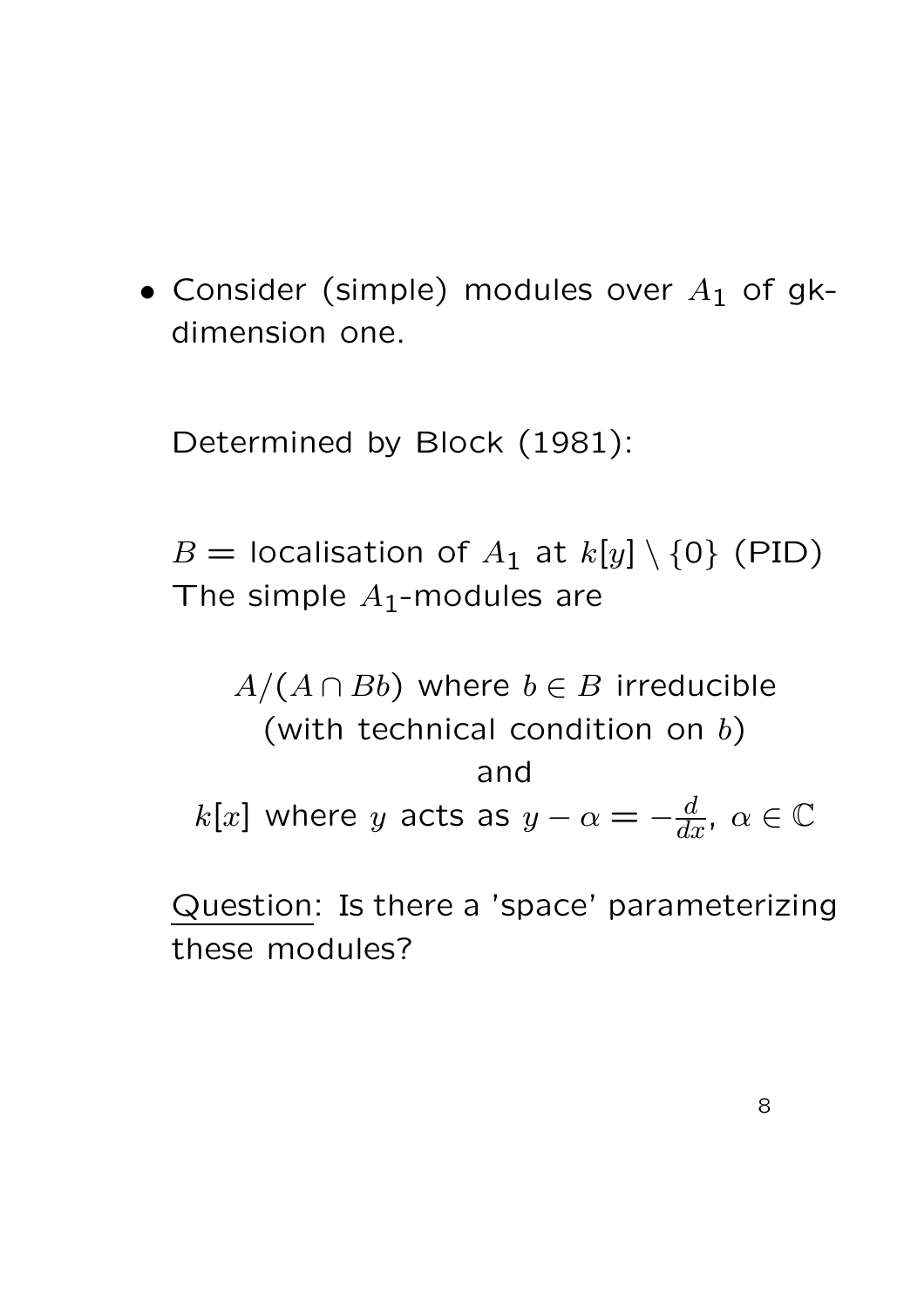$$
A_1 = H/(z - 1)
$$
  
\n
$$
H = \mathbb{C}\langle x, y, z \rangle
$$
  
\n
$$
x = xz, \quad zy = yz
$$
  
\n
$$
A_1 = H/(z - 1)
$$
  
\n
$$
B = \mathbb{C}\langle x, y, z \rangle
$$
  
\n
$$
B = \mathbb{C}\langle x, y, z \rangle
$$
  
\n
$$
x = xz, \quad zy = yz
$$
  
\n
$$
B = \int_{0}^{2} f(x, y, z) \, dx
$$
  
\n
$$
B = \int_{0}^{2} f(x, y, z) \, dx
$$
  
\n
$$
B = \int_{0}^{2} f(x, y, z) \, dx
$$
  
\n
$$
B = \int_{0}^{2} f(x, y, z) \, dx
$$
  
\n
$$
B = \int_{0}^{2} f(x, y, z) \, dx
$$
  
\n
$$
B = \int_{0}^{2} f(x, y, z) \, dx
$$
  
\n
$$
B = \int_{0}^{2} f(x, y, z) \, dx
$$
  
\n
$$
B = \int_{0}^{2} f(x, y, z) \, dx
$$
  
\n
$$
B = \int_{0}^{2} f(x, y, z) \, dx
$$
  
\n
$$
B = \int_{0}^{2} f(x, y, z) \, dx
$$
  
\n
$$
B = \int_{0}^{2} f(x, y, z) \, dx
$$
  
\n
$$
B = \int_{0}^{2} f(x, y, z) \, dx
$$
  
\n
$$
B = \int_{0}^{2} f(x, y, z) \, dx
$$
  
\n
$$
B = \int_{0}^{2} f(x, y, z) \, dx
$$
  
\n
$$
B = \int_{0}^{2} f(x, y, z) \, dx
$$
  
\n
$$
B = \int_{0}^{2} f(x, y, z) \, dx
$$
  
\n
$$
B = \int_{0}^{2} f(x, y, z) \, dx
$$
  
\n
$$
B = \int_{0}^{2} f(x, y, z) \, dx
$$
  
\n
$$
B = \int_{0}
$$

(simple) right  $A_1$ modules of gkdim 1  $\stackrel{\text{i}}{\mathsf{v}}$ (critical) graded right z-torsionfree H-modules of gkdim 2  $\bigwedge_1$ Ŵ Moduli spaces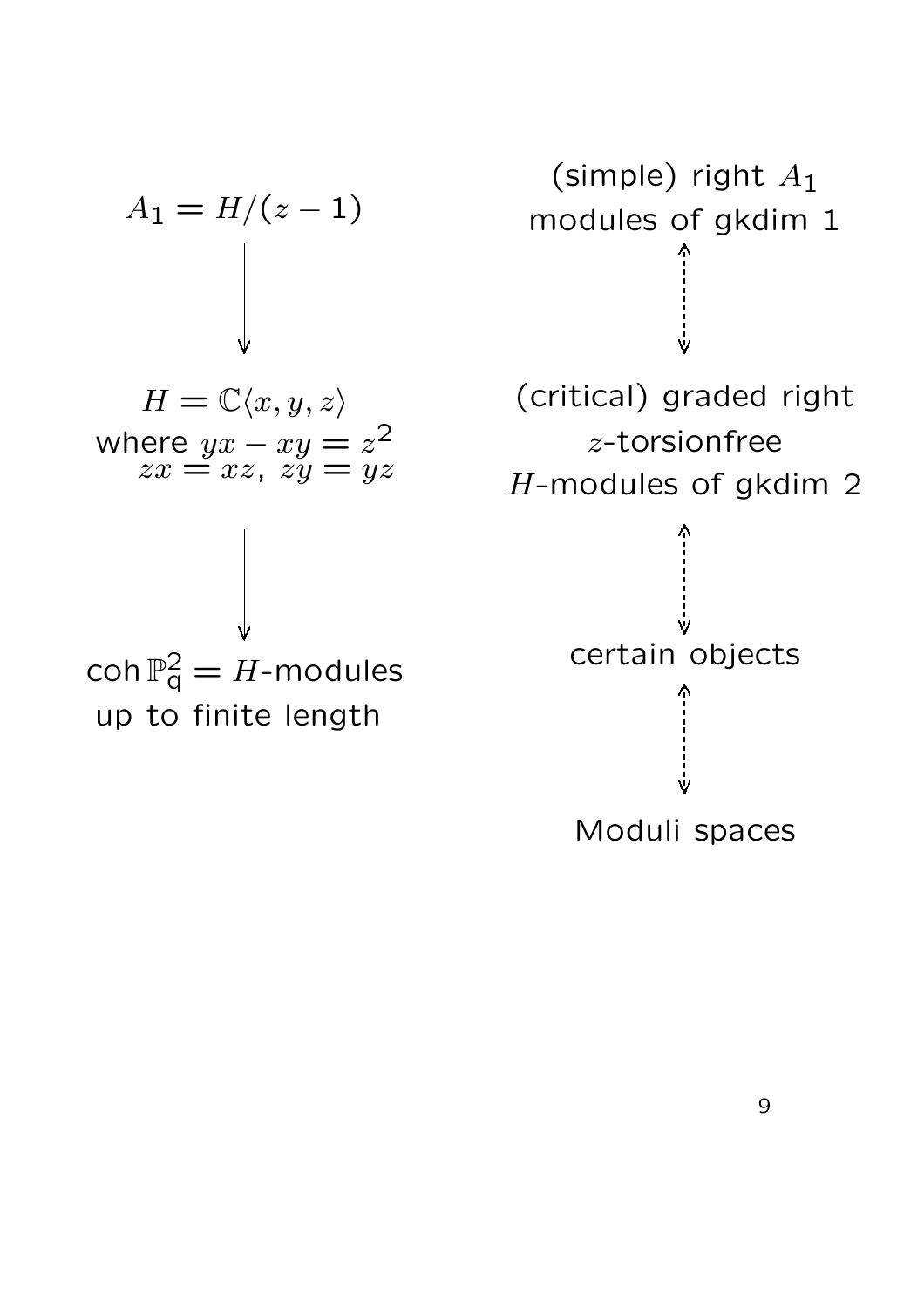- We work in a general setting
	- $A =$  Artin-Schelter regular algebra in three variables E smooth and  $O(\sigma) = \infty$

## Questions:

- 1. Is there a 'space' parameterizing (critical) A-modules of gkdim 2?
- 2. Appearing Hilbert series? Minimal resolutions?
- 3. Presentation up to lower gk-dimensional modules?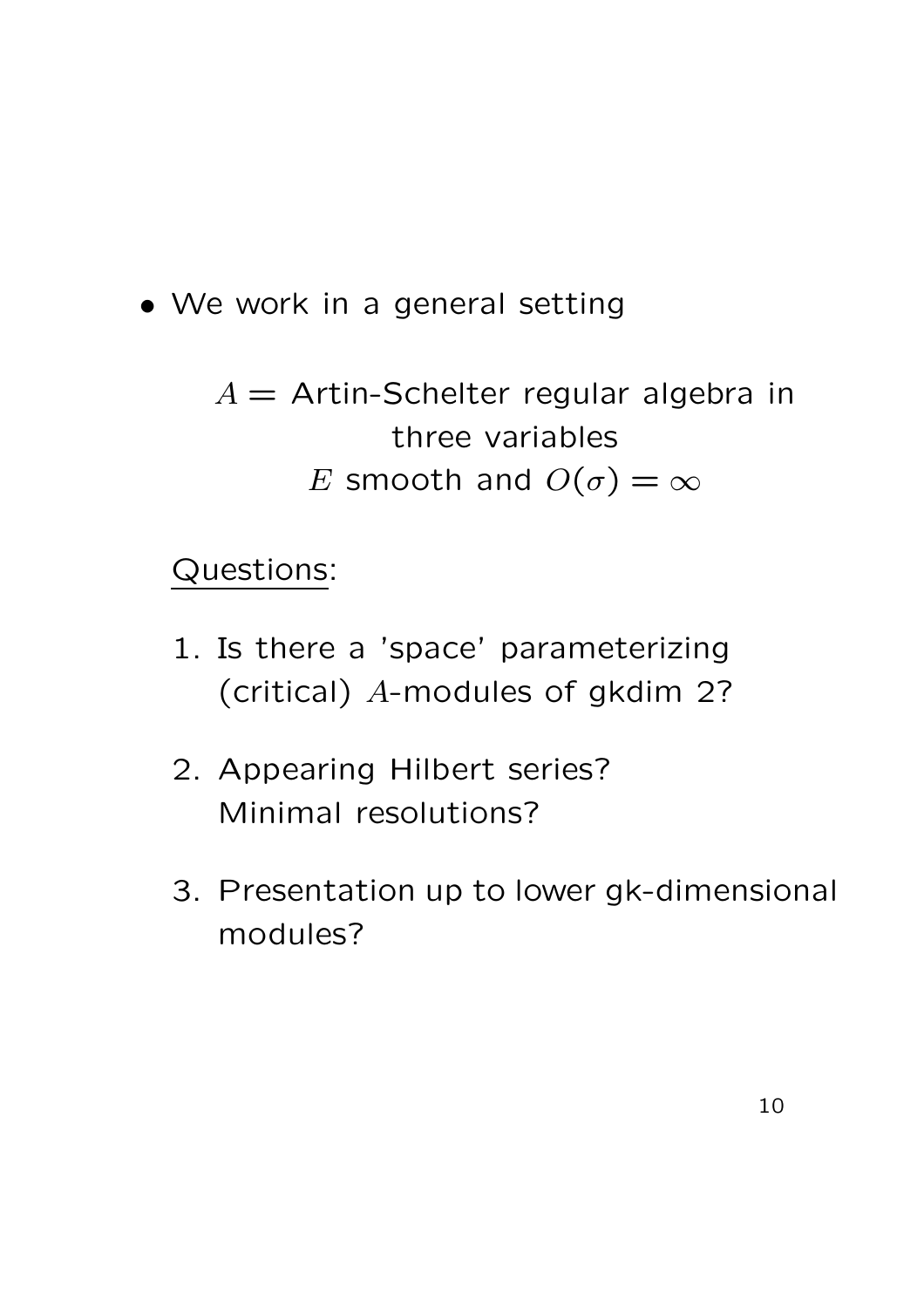#### 2. Some preliminaries on nc planes

- Artin-Schelter algebra of dimension 3 is
	- (i) graded k-algebra  $A = k + A_1 + A_2 + \ldots$ global dimension 3
	- (ii) A has polynomial growth
	- (iii) A is Gorenstein, i.e. for some  $l \in \mathbb{Z}$  $\underline{\mathsf{Ext}}^i_A(k_A,A)\cong$  $\int Ak(l) \quad \text{if } i = 3,$ 0 otherwise.
- Artin-Schelter: either 3 or 2 variables. We consider case of 3 variables. Then  $l = 3$  and A is Koszul, i.e.

$$
0 \to A(-3) \to A(-2)^3 \to A(-1)^3 \to A \to k_A \to 0
$$

• They are left and right noetherian domains and

$$
h_A(t) = h_{k[x,y,z]}(t) = \frac{1}{(1-t)^3}
$$

$$
1\\1
$$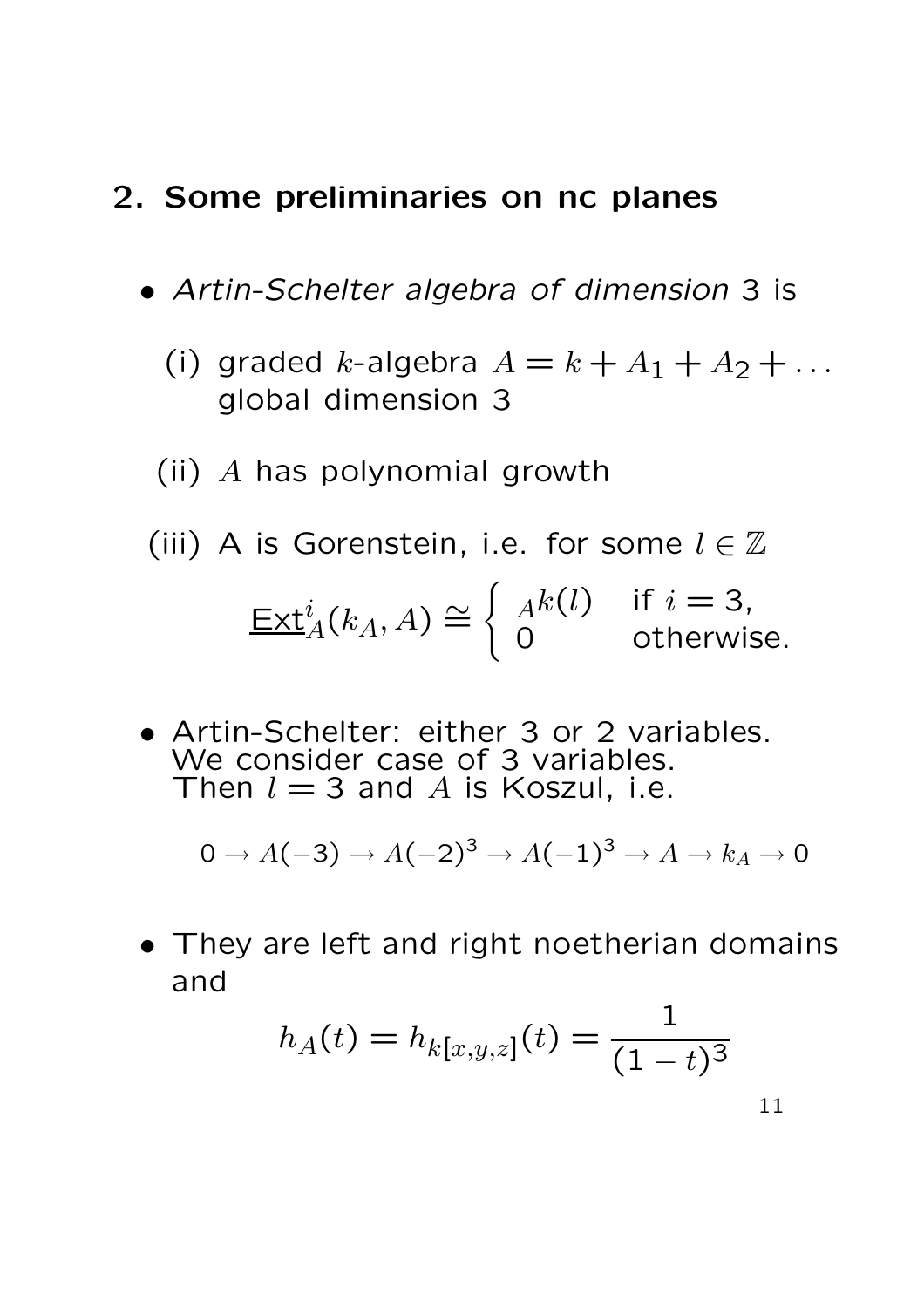Tails(A) = 
$$
\text{GrMod}(A) / \text{Tors}(A)
$$

\nGrMod(A)  $\underset{\omega}{\longrightarrow}$   $\text{Tails}(A)$ 

\nArtin and Zhang: define projective scheme

\n $\mathbb{P}_q^2 = \text{Proj } A := (\text{tails}(A), \mathcal{O}, \text{sh})$ 

\nArtin, Tate and Van den Bergh:

 $A \longrightarrow (E, \sigma, \mathcal{L}) \longrightarrow B = B(E, \sigma, \mathcal{L})$ 

and  $B = A/gA$  where  $g \in A_3$  is central



**Assume:** E smooth and  $O(\sigma) = \infty$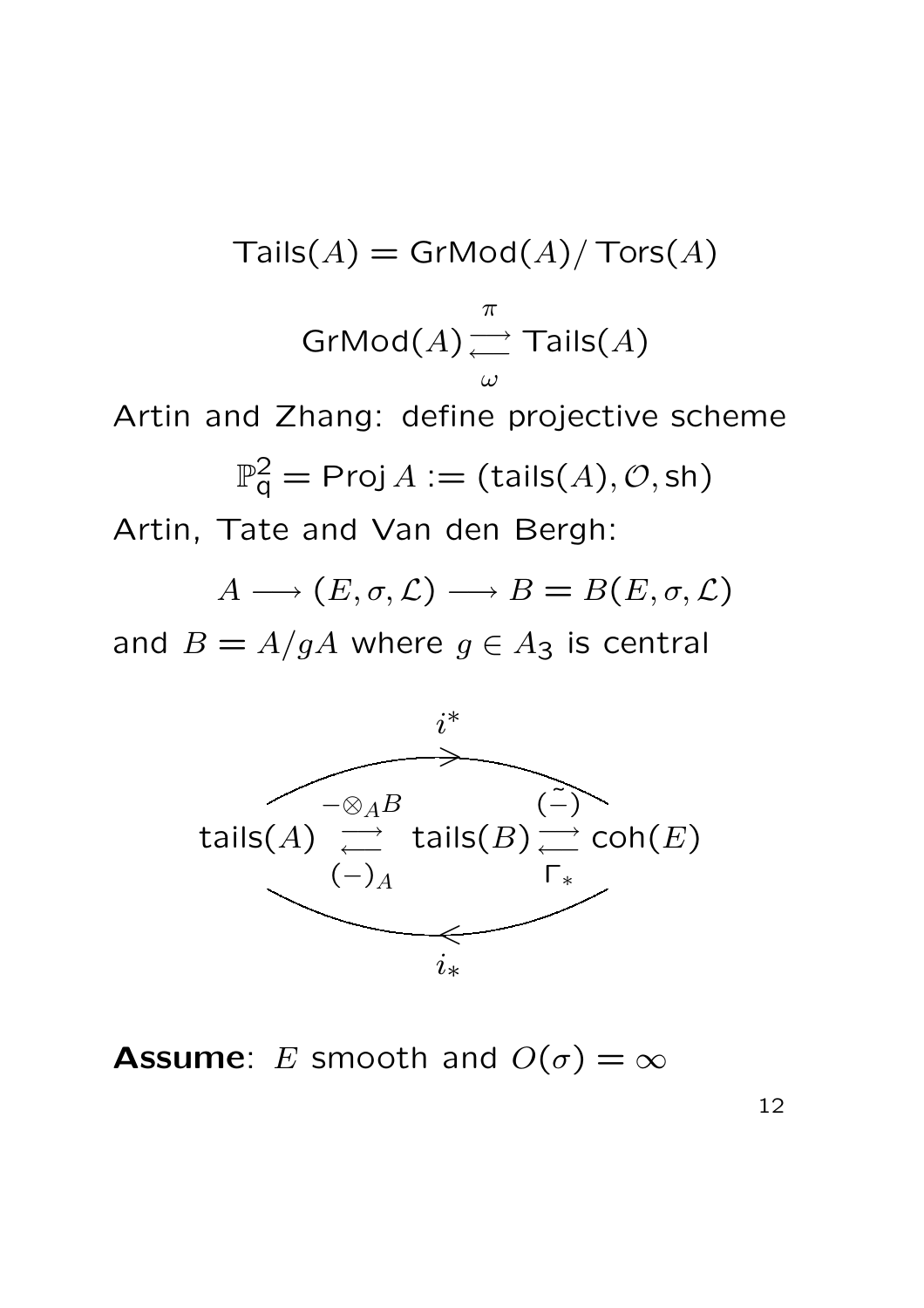#### 3. Moduli spaces for gk-2 modules

Describe A-modules M s.t. GKdim  $M = 2$ Simplifications:

- 1. Assume that  $M$  is g-torsionfree
- 2. Assume that  $M$  is Cohen-Macaulay
- 3. Assume that  $M_{< 0} = 0$ ,  $M_0 \neq 0$
- 4. The Hilbert series of  $M$  has the form  $h_M(t) = \frac{e}{\sqrt{1}}$  $\frac{1}{(1-t)^2}$  – f  $1-t$  $+ g(t)$ where  $g(t) \in \mathbb{Z}[t, t^{-1}]$ . So fix e and f. Note:  $e > 0, f \ge 0$ . If M critical then  $f \leq e(e-1)/2$

Form full subcategory  $G(e, f)$  of grmod(A)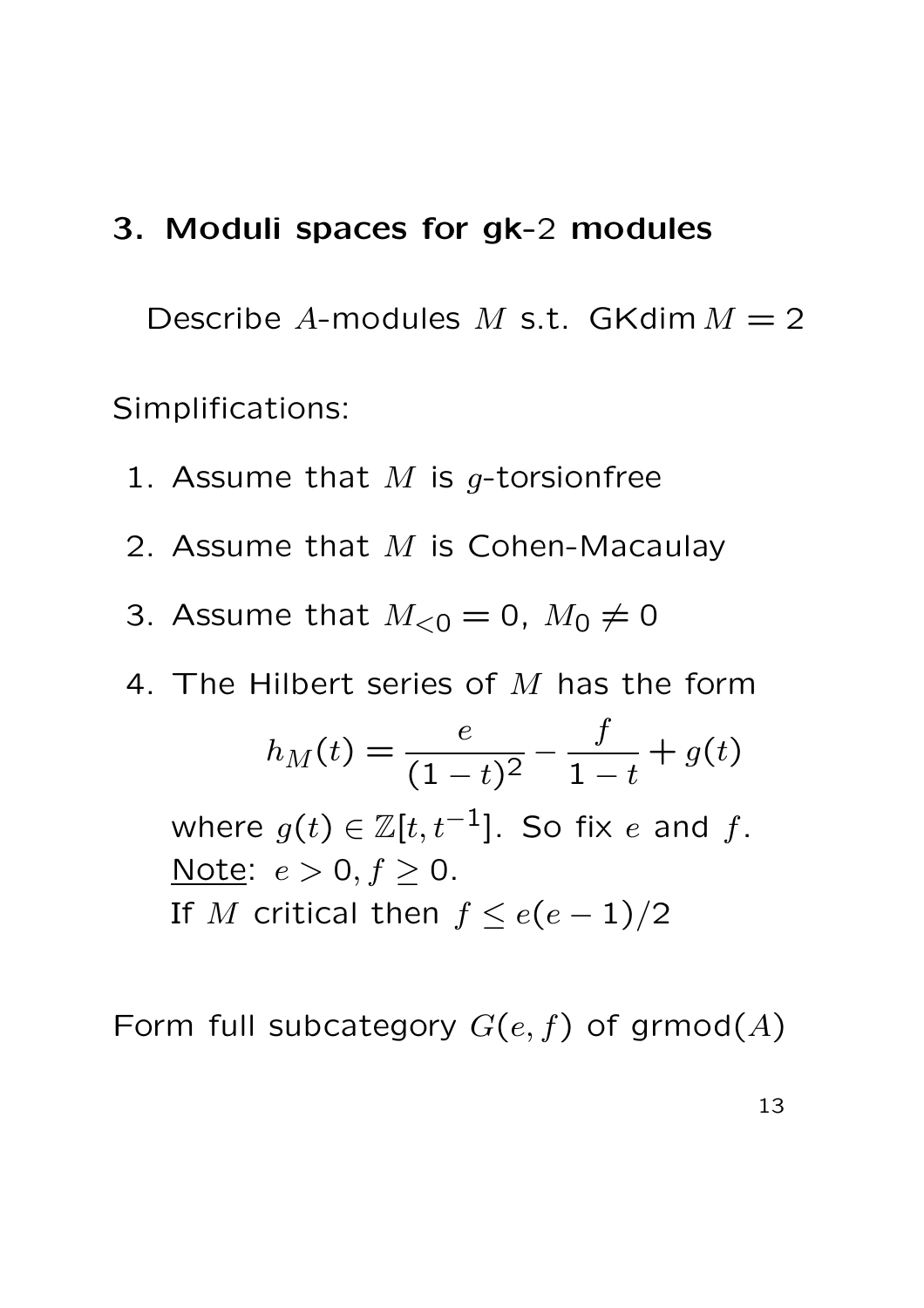

• 
$$
H^0(\mathbb{P}^2_q, \mathcal{M}(l)) = 0
$$
 for  $l < 0$ 

•  $i^{\ast}\mathcal{M} \in \mathsf{coh}(E)$  finite dimensional length 3e

Using Serre duality:  
\n
$$
H^{2}(\mathbb{P}_{q}^{2}, \mathcal{M}(l)) = \text{Ext}^{2}(\mathcal{O}, \mathcal{M}(l))
$$
\n
$$
\cong \text{Hom}(\mathcal{M}(l+3), \mathcal{O})^{*} = 0 \text{ for all } l
$$
\nUsing Euler form:  
\n
$$
\dim_{k} H^{1}(\mathbb{P}_{q}^{2}, \mathcal{M}(l)) = e(l+1) + f \text{ for } l < 0
$$

14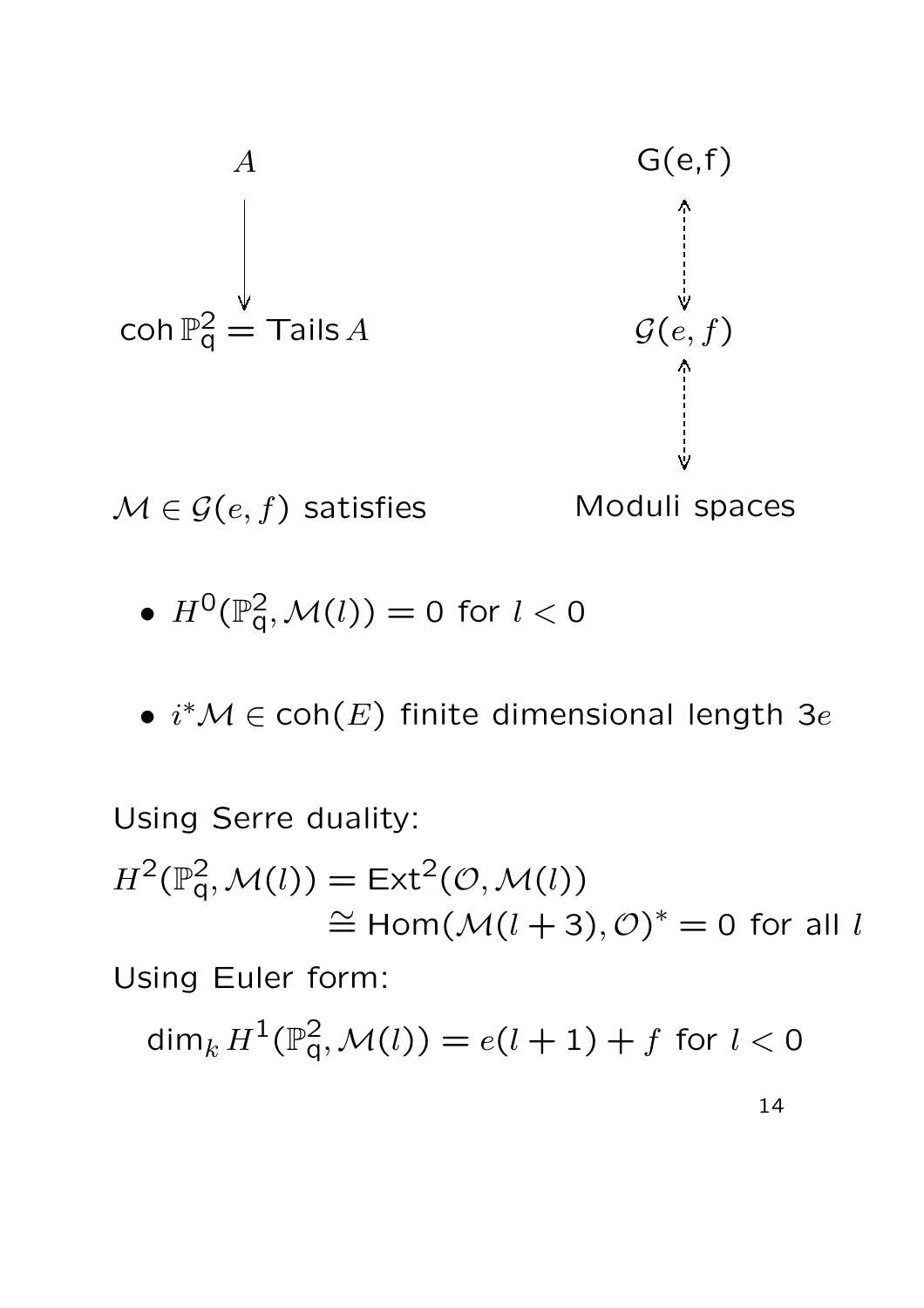Via the derived equivalence of Bondal:

 $\mathcal{M} \in \mathcal{G}(e, f) \longleftrightarrow M \in \mathsf{mod}\,\Delta$ 

for which

- dim  $M = (2e + f, e + f, f)$
- Hom $\triangle(M, p) = 0 \ \forall p \in E$
- Hom $\Lambda(p,M) = 0$  except finitely  $p \in E$

In case of the Weyl algebra:

$$
\underline{\dim} M = (2e + f, e + f, f)
$$
 and  

$$
M(Z_0), M(Z_1)
$$
 are surjective

Using the relations of  $\Delta$ :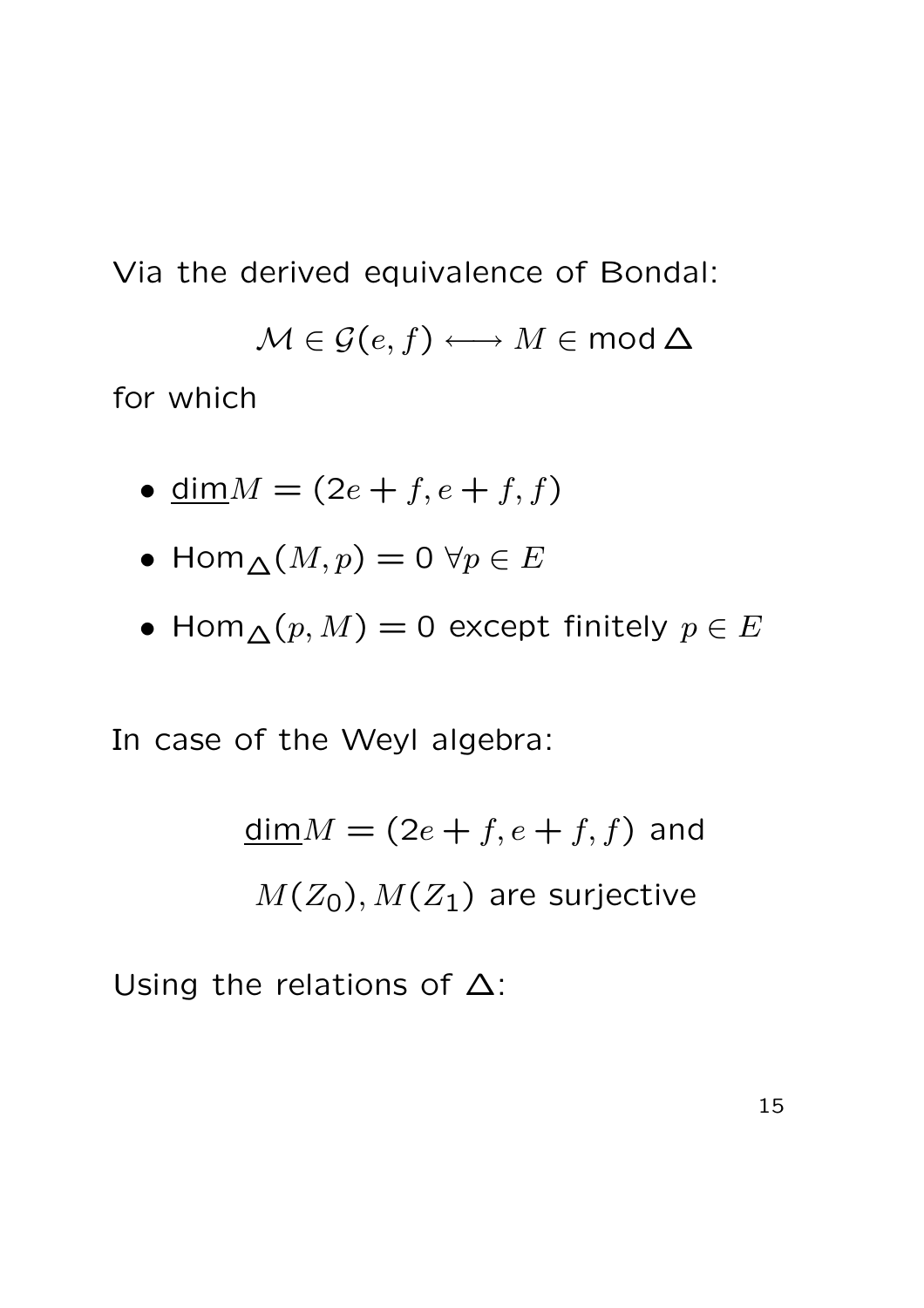Corresponds to pairs of matrices

 $\{(X,Y)\in M_{2e+f}(\mathbb{C})^2\mid \text{rk}(YX-XY-\text{id})\leq e\}$ 

for which, up to simulaneous conjugation in  $\mathrm{Gl}_{2e+f}(\mathbb C)$ , both X and Y are of the form



Still have to sort out:

- For Sklyanin algebras
- properties of these spaces
- We expect for critical modules: smooth (affine??) varieties of dimension  $e^2 + 1$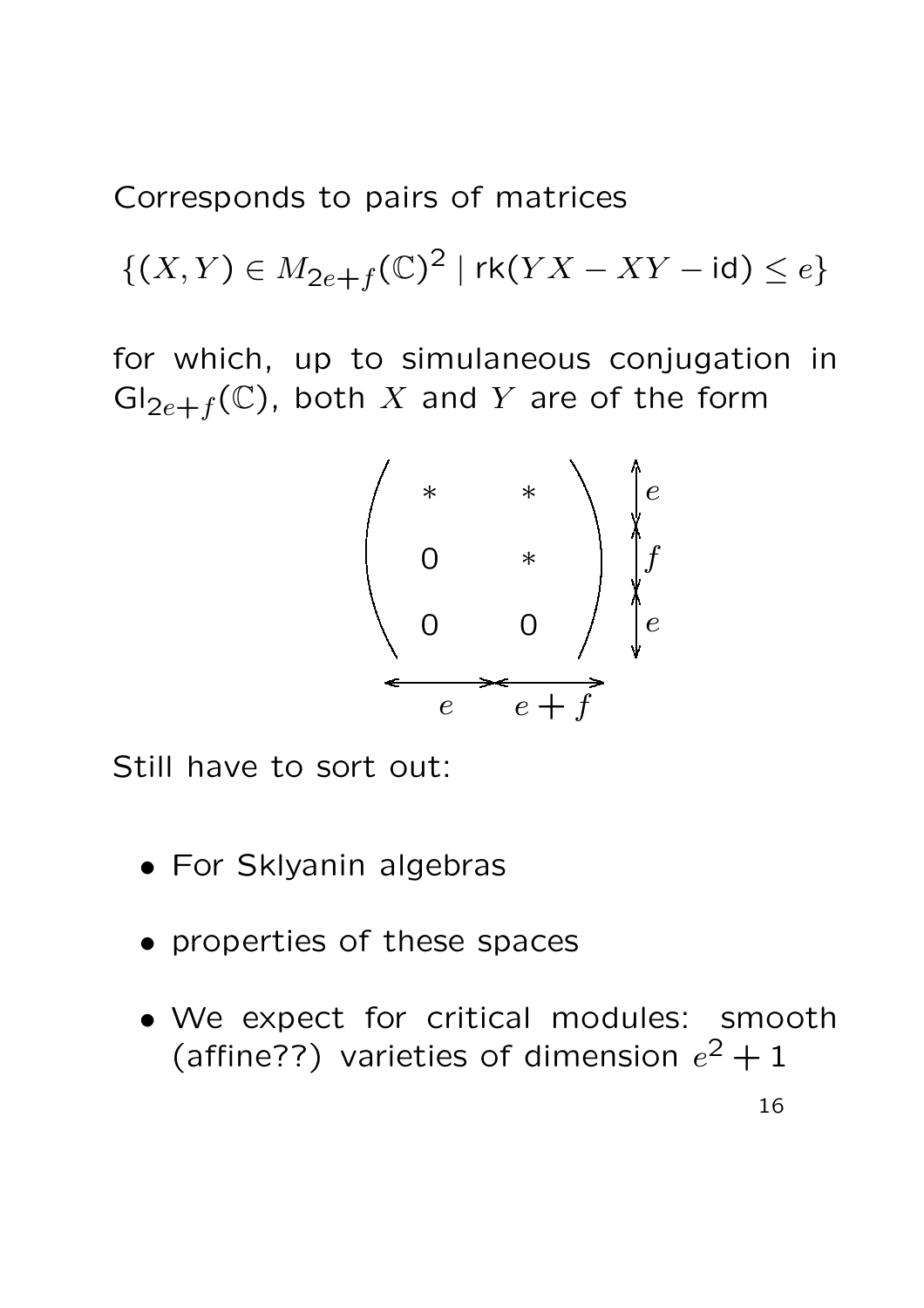### 4. Hilbert series of gk-2 modules

- Sufficient: determine Hilbert series of  $G(e,f)^{\mathsf{inv}} = \mathsf{critical}$  objects in  $G(e,f)$
- Necessary conditions (Ajitabh): If  $M$  in  $G(e,f)^\mathsf{inv}$  then

$$
h_M(t) = \frac{e}{(1-t)^2} - \frac{s(t)}{1-t}
$$

where  $s(t)=\sum_i s_i t^i \in \mathbb{Z}[t]$  satisfies

$$
e > s_0 > s_1 > \ldots \ge 0 \text{ and } \sum_i s_i = f \quad (1)
$$

- In fact Ajitabh found necessary conditions for the appearing minimal resolutions
- $s(t)$  satisfying (1) are represented by graphs in the form of a stair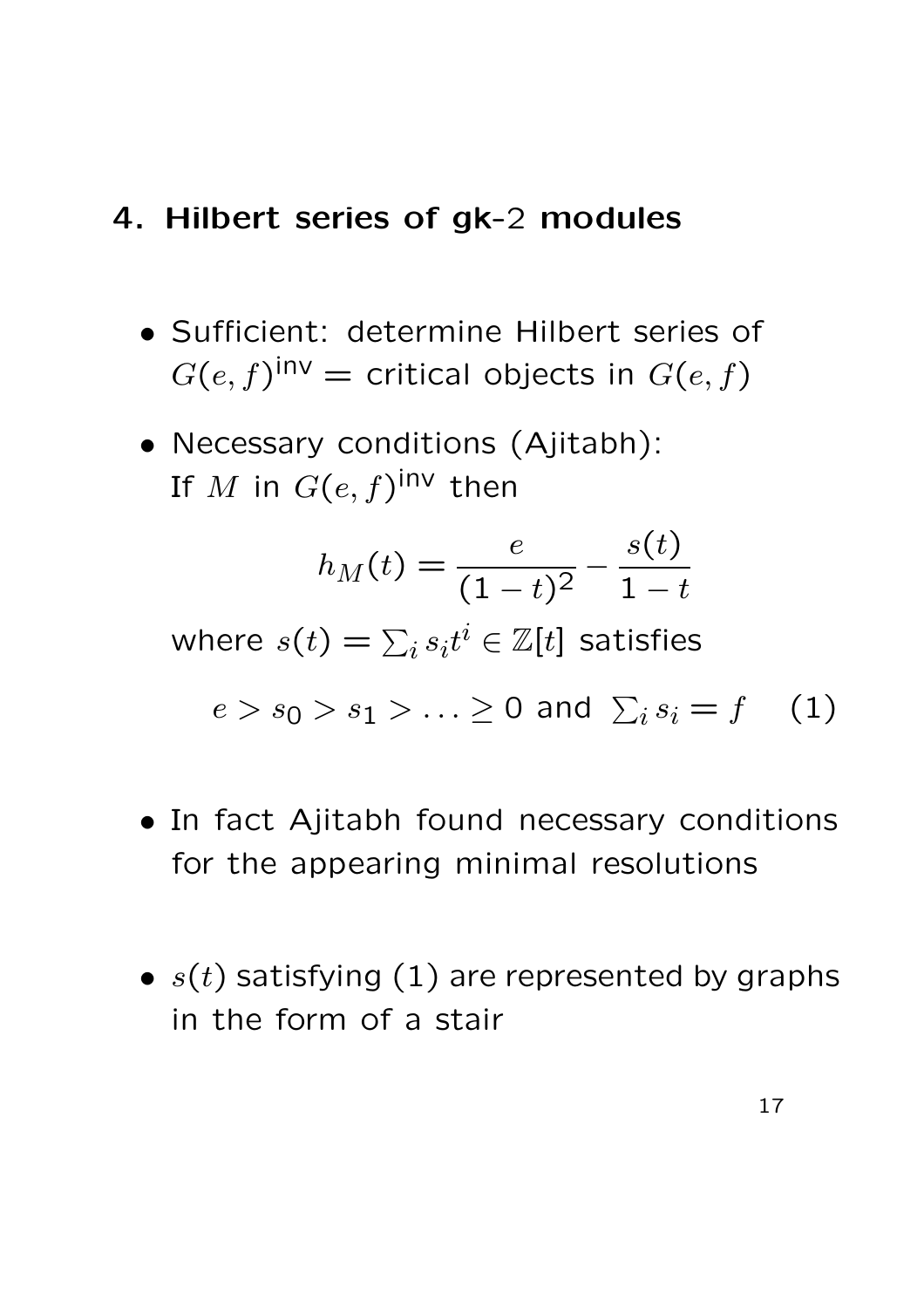

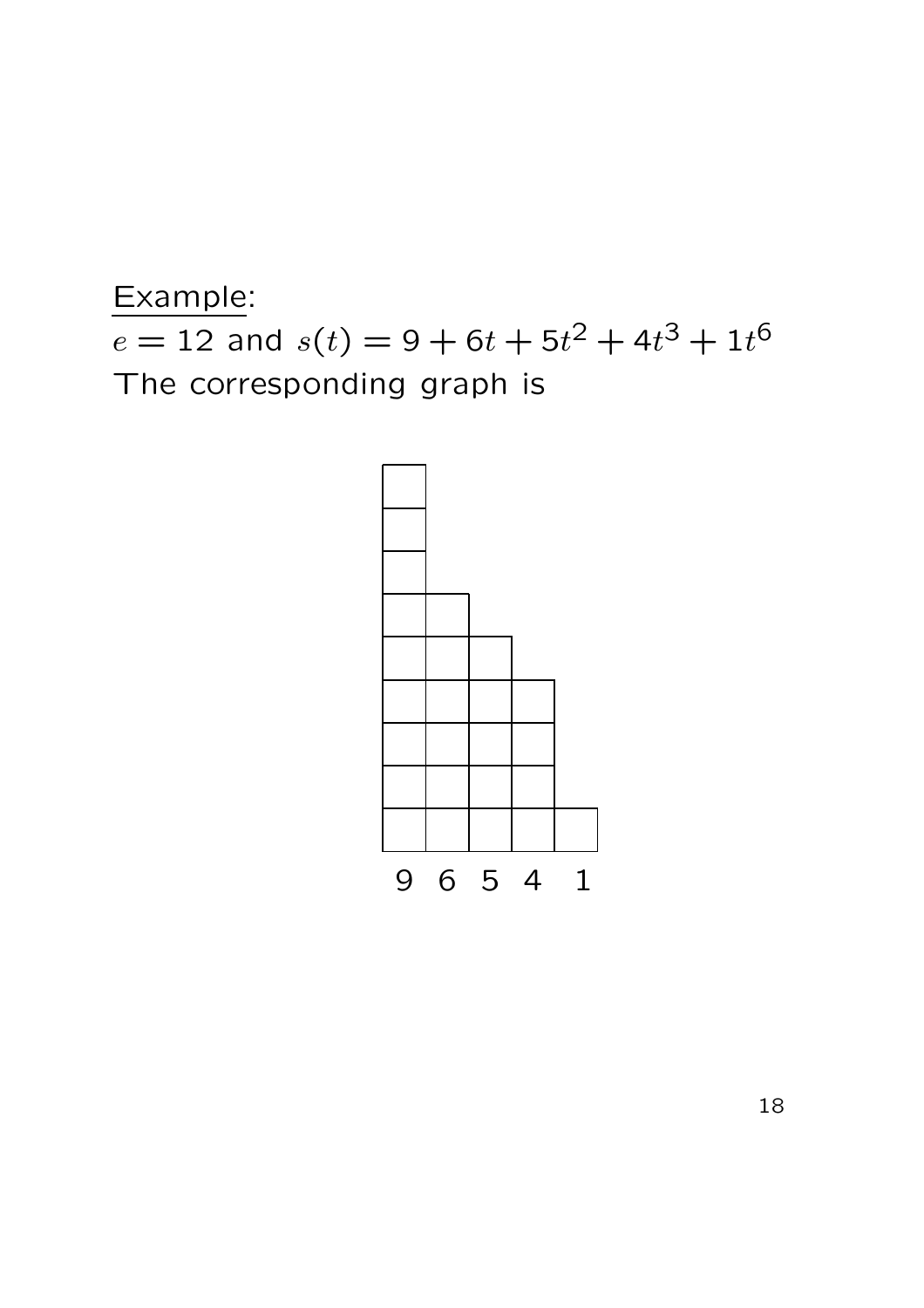Counting parameters we showed that the converse is also true.

Theorem 1. There is a bijection

Hilbert functions of objects in  $G(e,f)^\mathsf{inv}$ 

 $\int$ Polynomials  $s \in \mathbb{Z}[t]$  s.t.  $e>s_0>s_1>\ldots\geq 0$  and  $\sum_is_i=f$ 

given by

$$
h(t) = \frac{e}{(1-t)^2} - \frac{s(t)}{1-t}
$$

- Number of appearing Hilbert series is  $2^{e-1}$
- We showed: Ajitabh's necessary conditions for minimal resulutions are also sufficient
- Via Hilbert series: stratification of  $G(e,f)^\mathsf{inv}$ there is a dimension formula for these strata unique stratum of  $G(e, f)$ <sup>inv</sup> with maximal dimension  $e^2+1$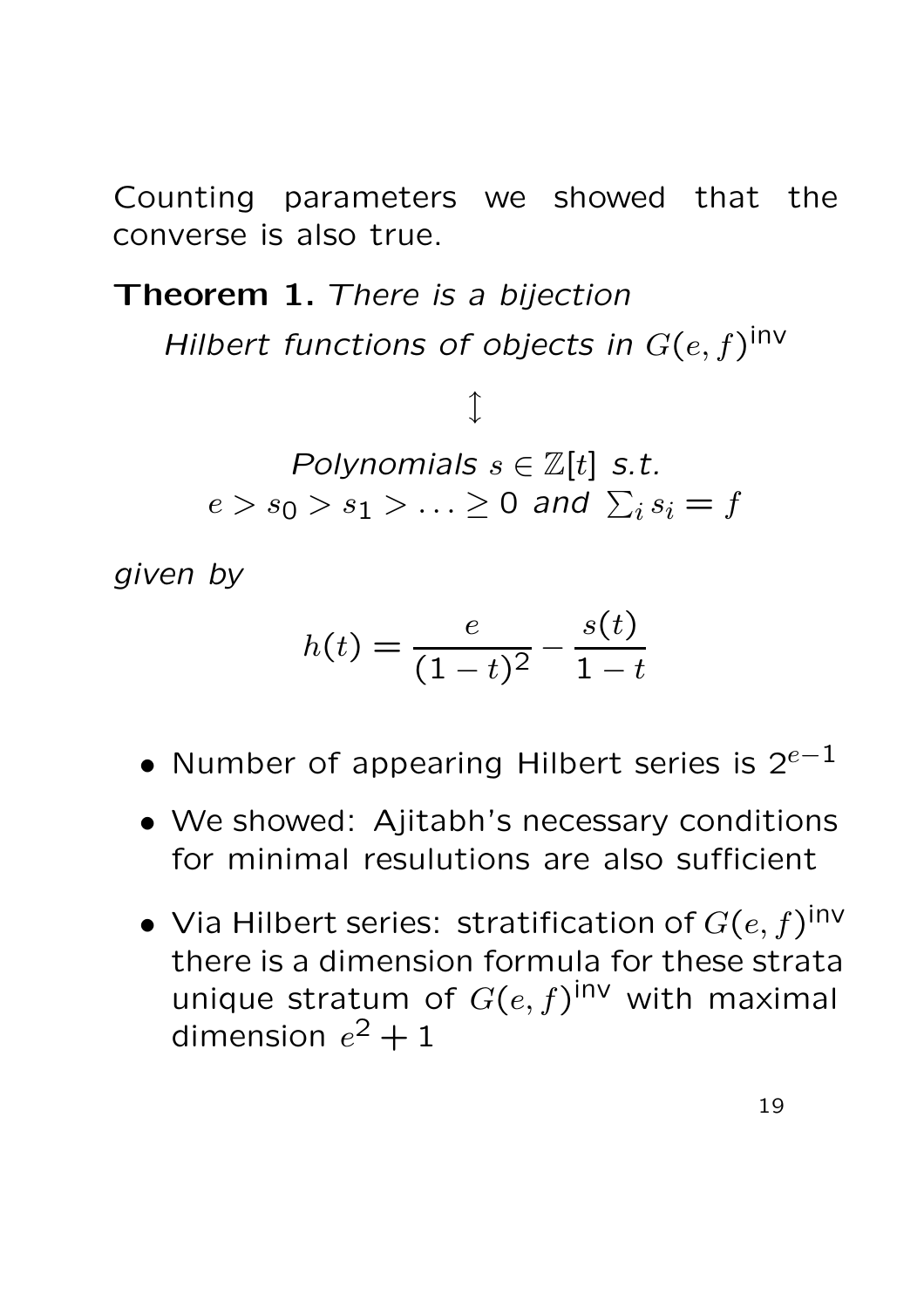### 5. Presentation up to gk-1 modules

grmod  $A = \{$  f.g. right A-modules  $\}$ grmod  $A_{\leq 1} = \{M \in \text{grmod } A, GK \dim M \leq 1\}$ 

Quotient map  $\theta$ : grmod  $A \rightarrow$  grmod  $A/$  grmod  $A<sub>1</sub>$ 

 $K, M \in \mathsf{grmod}\ A$  are gk-1 equivalent if  $\theta(K) \cong \theta(M)$ 

Theorem 2 (Ajitabh and Van den Bergh). Every critical  $M \in G(e, f)$  is gk-1 equivalent with a critical  $K \in G(e, 0)$  s.t.

$$
0 \to A(-1)^e \to A^e \to K \to 0
$$

In the commutative case:

Every critical  $M \in G(e, f)$  is gk-1 equivalent with a critical  $K \in G(e, e(e-1)/2)$  s.t.

$$
0 \to A(-e) \to A \to K \to 0
$$

20